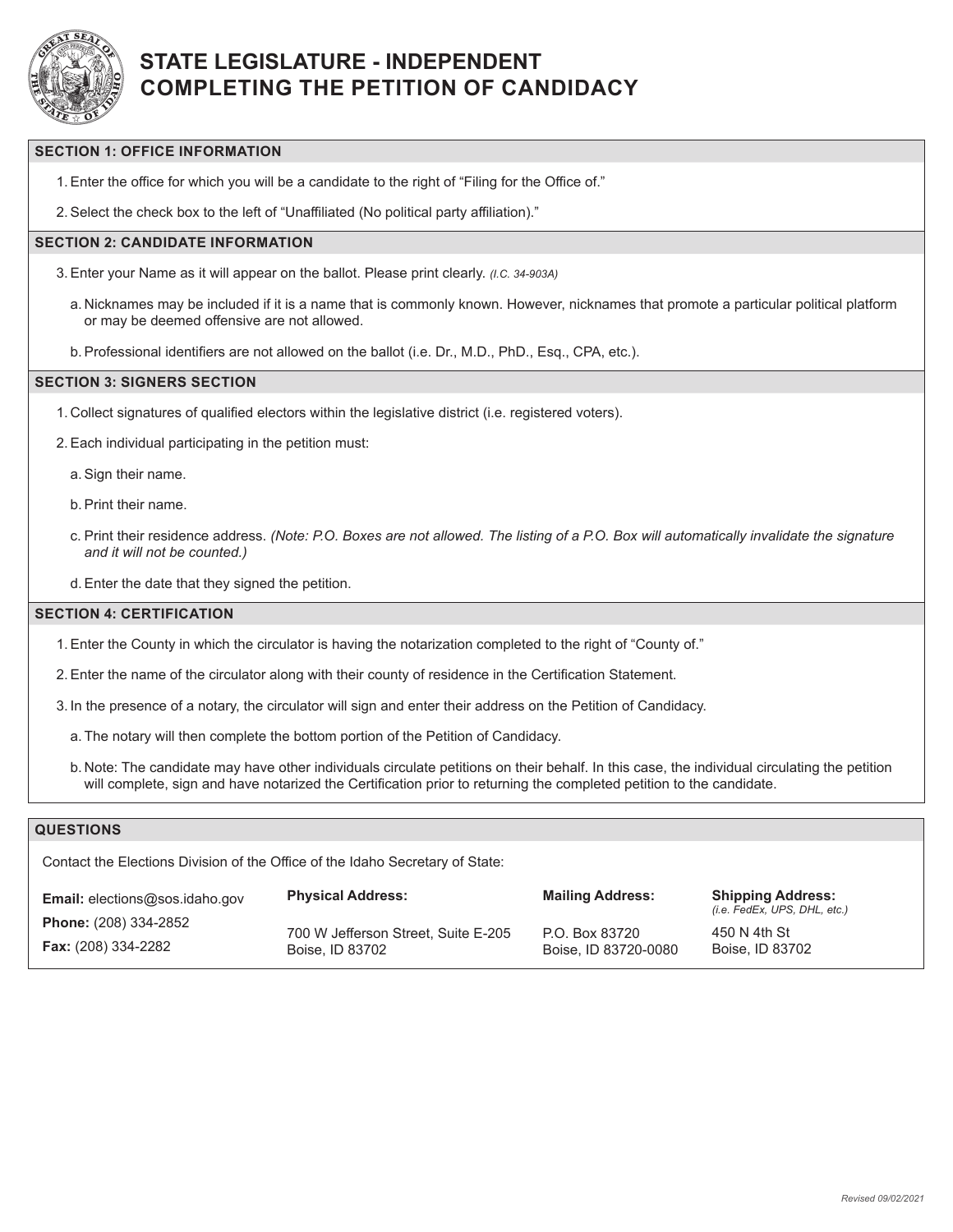

# **STATE LEGISLATURE - INDEPENDENT PETITION FOR CANDIDACY**

*This petition must be filed in the Office of the Secretary of State with the Declaration of Candidacy by independent candidates for State Legislative offce during the filing period below. The statutorily required number of signatures of qualified electors must be verified by the appropriate County Clerk prior to filing.*

| <b>CANDIDATE FILING DATES (I.C. 34-704, 34-708)</b> | <b>OFFICE INFORMATION</b>                                                          |                                                  |                        |
|-----------------------------------------------------|------------------------------------------------------------------------------------|--------------------------------------------------|------------------------|
| February 28 - March 11, 2022*                       | Filing for the Office of:                                                          | □ State Senator<br>$\Box$ State Representative A | Legislative District # |
| <b>CANDIDATE WITHDRAWAL DATES (I.C. 34-717)</b>     |                                                                                    | $\Box$ State Representative B                    |                        |
| September 7, 2022*                                  | <b>Party Affiliation:</b> $\square$ Unaffiliated (No political party affiliation.) |                                                  |                        |
| *All deadlines are at 5:00 PM Local Time            |                                                                                    |                                                  |                        |

#### **CANDIDATE INFORMATION**

**Candidate Name** *(As it will appear on the ballot.)*

#### **SIGNERS STATEMENT**

I, the undersigned, being a qualified elector in the State of Idaho, do hereby certify that I reside at the place set opposite my name, and that I join in the petition of the candidate for the office listed above to appear on the General Election ballot on November 8th, 2022, and that each for himself says: I have personally signed this petition; I am a qualified elector of the State of Idaho and my residence address is correctly written after my name.

|     | Signature of Petitioner | <b>Printed Name</b> | <b>Residence Address</b> | Date Signed |
|-----|-------------------------|---------------------|--------------------------|-------------|
| 1.  |                         |                     |                          |             |
| 2.  |                         |                     |                          |             |
| 3.  |                         |                     |                          |             |
| 4.  |                         |                     |                          |             |
| 5.  |                         |                     |                          |             |
| 6.  |                         |                     |                          |             |
| 7.  |                         |                     |                          |             |
| 8.  |                         |                     |                          |             |
| 9.  |                         |                     |                          |             |
| 10. |                         |                     |                          |             |

| <b>CERTIFICATION</b>                                                                                                                                                                                                                                                                                                                                              |             |  |
|-------------------------------------------------------------------------------------------------------------------------------------------------------------------------------------------------------------------------------------------------------------------------------------------------------------------------------------------------------------------|-------------|--|
| State of Idaho                                                                                                                                                                                                                                                                                                                                                    |             |  |
| l, ______________________, being first duly sworn say: That I am a resident of the State of Idaho and at least eighteen (18) years of age: that every person who signed this sheet of the foregoing petition signed his or her<br>address and residence correctly, that each signer is a qualified elector of the State of Idaho, and a resident of the county of |             |  |
| Circulator Signature:                                                                                                                                                                                                                                                                                                                                             | Address:    |  |
| Subscribed and sworn to before me this day of the state of the state of the state of the state of the state of the state of the state of the state of the state of the state of the state of the state of the state of the sta                                                                                                                                    |             |  |
|                                                                                                                                                                                                                                                                                                                                                                   | NOTARY      |  |
| Notary Public in and for the State of Idaho, residing at                                                                                                                                                                                                                                                                                                          | <b>SEAT</b> |  |
|                                                                                                                                                                                                                                                                                                                                                                   |             |  |
|                                                                                                                                                                                                                                                                                                                                                                   |             |  |